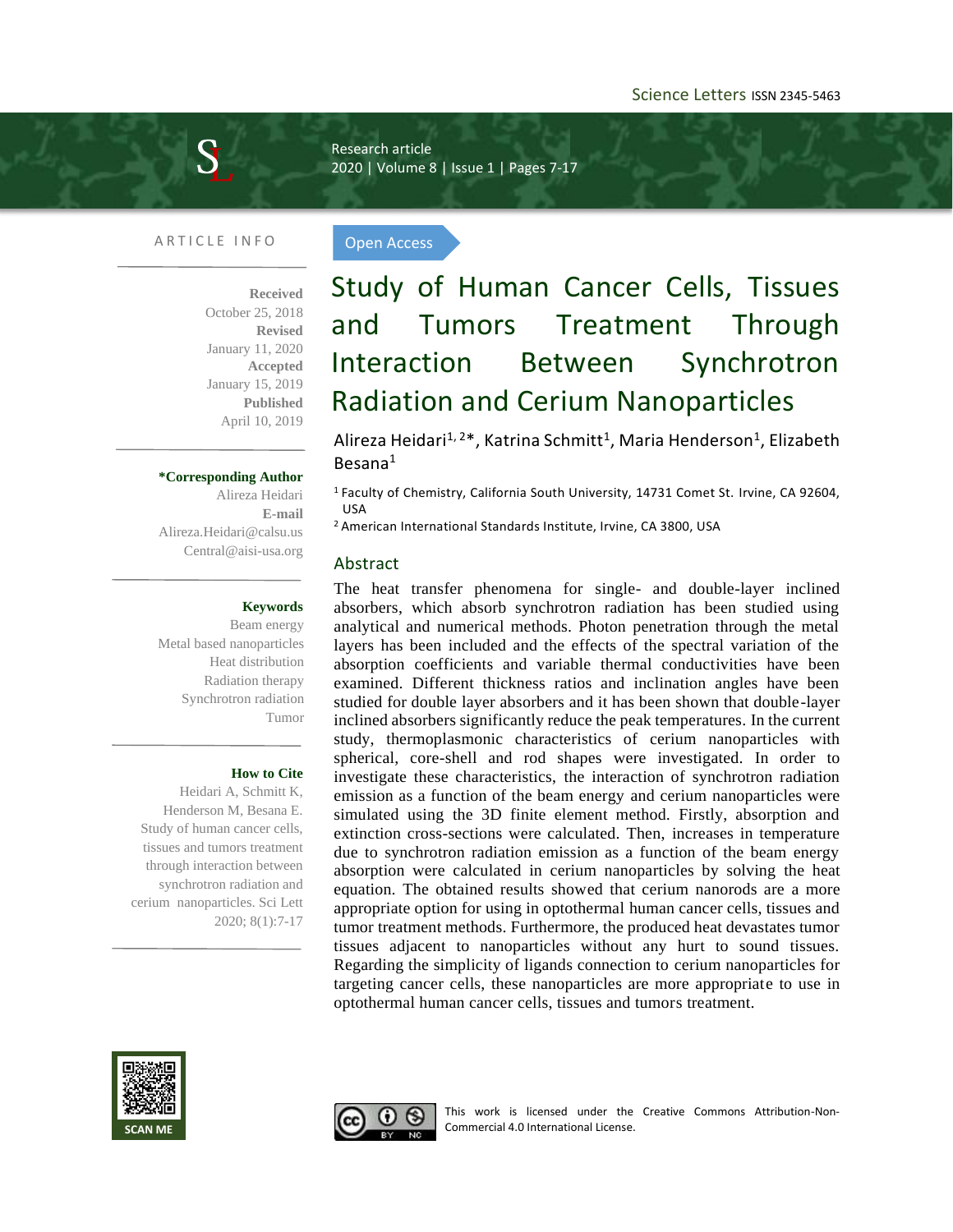# **Introduction**

In the past ten years, synchrotron radiation generated by circulating electron or positron beams has been widely used as a powerful X-ray photon source in several fields [1–3]. Recently high energy electron or positron synchrotron storage ring to provide more brilliant and higher flux photons have been proposed and are being constructed [4–6]. The bending magnet enables electrons to circulate in the closed-loop of the storage ring and most of the photons generated should be absorbed before striking the wall of the vacuum chamber of the storage ring and the rest of those are extracted for experimental use [7]. Photon absorbers have been installed in an ultra-high vacuum storage ring to absorb unwanted photons [8]. Since synchrotron radiation generated by a high energy ring is very powerful, concentrated and penetrating, the absorber is subjected to the extremely high internal heat (comparable to that of an electron beam welding machine). Depending on the materials used, this energy generation may be restricted to the region near the surface or distributed throughout the absorber decaying exponentially in the direction of the penetration.

The cooling of the absorber is important not only to prevent the melting of the material but also to ensure an ultra-high vacuum (~/0–9torr) in a storage ring. Note that photon energy deposition in the metal causes the desorption of gases, which would result in significant increases in the pressure [9, 10]. Inclined photon absorbers have been considered in order to reduce the high wall heat flux; the inclination of the plate to the photon direction increases the photo projection area, and correspondingly, decreases the heat flux [5, 7, 11]. Since copper (Cu), which has generally been used as an absorber material absorbs most of the photons very near the surface and the temperature of the surface becomes very high despite the high thermal conductivity [12]. On the other hand, beryllium (Be), which has been widely used to isolate a storage ring from the experimental line due to its relative transparency to X–rays, diffuses the intense radiation throughout the plate, even though it has a much lower thermal conductivity than copper [13, 14]. To combine the merits of Be and Cu, a Be–Cu composite cylinder has been developed and successfully used [15]. The heat transfer of single or multilayers caused by the absorption of photons has been studied with applications to laser processing and composite materials [16]. In the

## Science Letters 2020; 8(1):7-17

present work, inclined single- and double-layer absorbers are analyzed and analytical and numerical solutions are obtained. The effects of the variable absorption coefficient of the metal, which is dependent on the photon spectrum and variable thermal conductivity are examined for different materials. In addition, the effects of different thickness ratios and different inclination angles are also studied for the double layer absorber. The present approach can also be applied to other fields; *e.g*., laser processing and heat transfer in composite materials.



**Fig. 1** Scanning electron microscope (SEM) image of cerium nanoparticles with 50000×.

In the recent decade, metallic nanoparticles have been widely interested, due to their interesting optical characteristics [1–8]. Resonances of surface plasmon in these nanoparticles lead to an increase in synchrotron radiation emission as a function of the beam energy scattering and absorption in related frequency [9, 10]. Synchrotron radiation emission as a function of the beam energy absorption and induced produced heat in nanoparticles has been considered as a side effect in plasmonic applications for a long time [11–15]. Recently, scientists found that thermoplasmonic characteristics can be used for various optothermal applications in cancer, nanoflows and photonic [17– 22]. In optothermal human cancer cells, tissues and tumor treatment, the descendent laser light stimulates resonance of surface plasmon of metallic nanoparticles and as a result of this process, the absorbed energy of descendent light converse to heat in nanoparticles [23–25]. The produced heat devastates tumor tissue adjacent to nanoparticles without any hurt to sound tissues [26-29]. Regarding the simplicity of ligands connection to cerium nanoparticles (Fig. 1) for targeting cancer cells, these nanoparticles are more appropriate to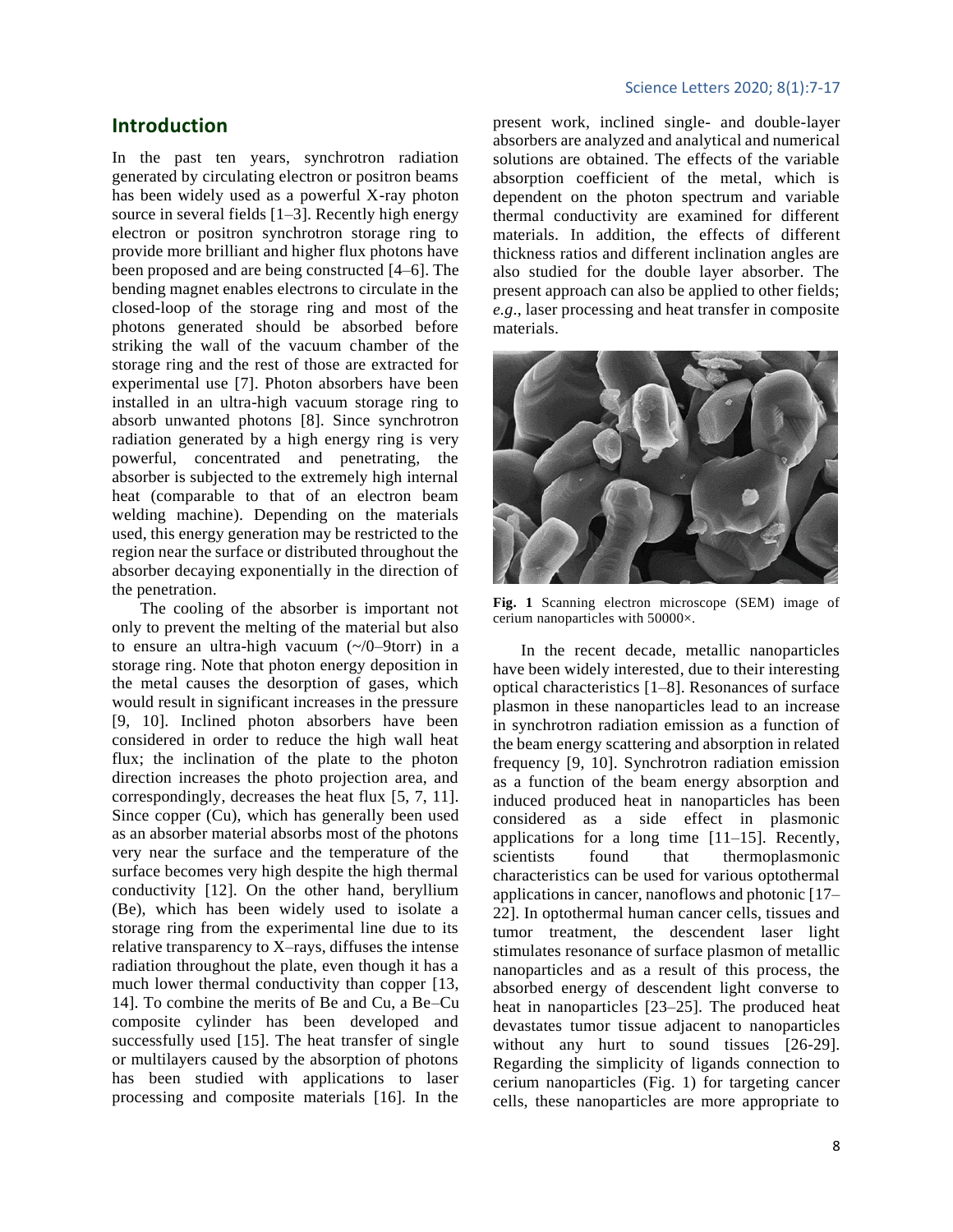use in optothermal human cancer cells, tissues and tumor treatment [30–74]. In the current paper, thermoplasmonic characteristics of spherical, coreshell and rod cerium nanoparticles are investigated.

# **Materials and Methods**

To calculate the generated heat in cerium nanoparticles, COMSOL software, which works by Finite Element Method (FEM) was used. All simulations were made in 3D. Firstly, absorption and scattering cross-section areas were calculated by the optical module of the software. Then, using the heat module, temperature variations of nanoparticles and its surrounding environment were calculated with data from the optical module [94– 99]. In all cases, cerium nanoparticles are presented in water environment with dispersion coefficient of 1.84 and are subjected to flat wave emission with linear polarization. The intensity of the descendent light was 1 mW/μm<sup>2</sup>. The dielectric constant of cerium is dependent on particle size [100–114]. It should be noted that here descendent light means synchrotron radiation (also known as magnetobremsstrahlung radiation) is the electromagnetic radiation emitted when charged particles are accelerated radially, *e.g*., when they are subject to an acceleration perpendicular to their velocity (a  $\perp$  v). It is produced, for example, in synchrotrons using bending magnets, undulators and/or wigglers. If the particle is non–relativistic, then the emission is called cyclotron emission. If, on the other hand, the particles are relativistic, sometimes referred to as ultrarelativistic, the emission is called synchrotron emission [1]. Synchrotron radiation may be achieved artificially in synchrotrons or storage rings, or naturally by fast electrons moving through magnetic fields. The radiation produced in this way has a characteristic polarization and the frequencies generated can range over the entire electromagnetic spectrum which is also called continuum radiation.

## **Heat generation in synchrotron radiation emission**

When cerium nanoparticles are subjected to descendent light, a part of light scattered (emission process) and the other part absorbed (non–emission process). The amount of energy dissipation in non– emitting process mainly depends on the material and volume of nanoparticles and it can be identified by the absorption cross-section. On the other hand, the emission process whose characteristics depends on volume, shape and surface characteristics of

nanoparticles are explained by scattering crosssection. The sum of absorption and scattering processes that lead to light dissipation is called extinction cross-section [75–85].

Cerium nanoparticles absorb the energy of descendent light and generate some heat in the particle. The generated heat transferred to the surrounding environment and leads to an increase in temperature of adjacent points to nanoparticles. Heat variations can be obtained by the heat transfer equation [86–93].

## **Results and Discussion**

Firstly, calculations were made for cerium nanospheres with a radius of 5, 10, 15, 20, 25, 30, 35, 40, 45 and 50 nanometers. The results show that by the increase in nanoparticles size, extinction



**Fig. 2** Maximum increase in temperature for cerium nanospheres. It should be noted that x-axis shows cerium nanospheres radius (nanoparticles size) (nm), y–axis shows temperature of nanospheres in surface plasmon frequency (K) and z-axis shows wavelength (nm).



**Fig. 3** Variations of absorption to extinction ratio and scattering to an extinction ratio for cerium nanospheres with various radiuses. It should be noted that the x-axis shows cerium nanospheres radius (nanoparticles size) (nm), the yaxis shows absorption and the z-axis shows wavelength  $(nm)$ .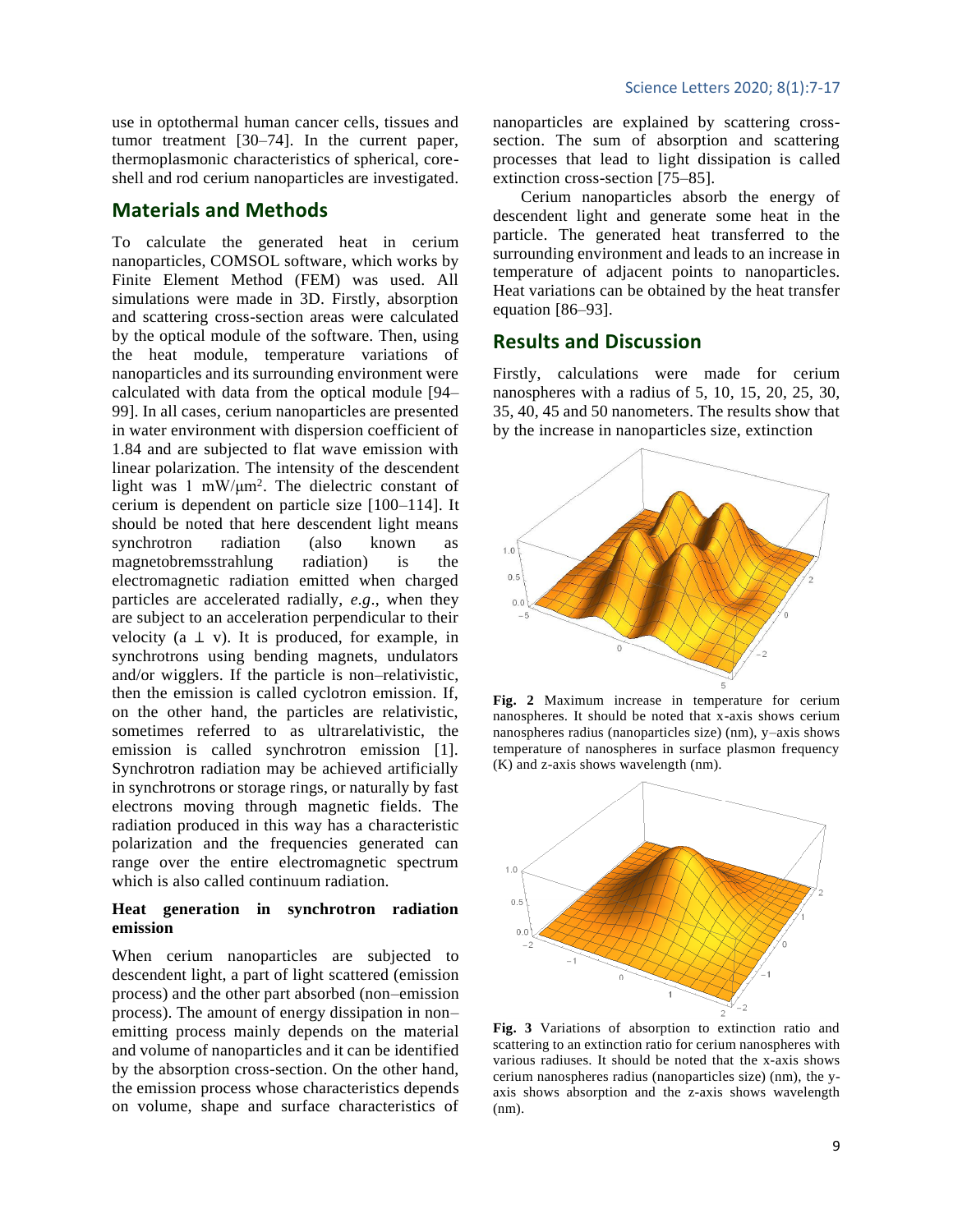

**Fig. 4** Maximum increase in temperature for spherical nanoparticles with a radius of 45 nm at plasmon wavelength of 685 nm.



**Fig. 5** Maximum increase in temperature for core-shell cerium nanospheres with various thicknesses of the silica shell. It should be noted that the x-axis shows cerium nanospheres radius (nanoparticles size) (nm), the y-axis shows the temperature of nanospheres in surface plasmon frequency (K) and z-axis shows wavelength (nm).



**Fig. 6** Maximum increase in temperature for core-shell nanoparticles with a radius of 45 nm and a silica thickness of 10 nm at plasmon wavelength of 701 n). It should be noted that the x-axis shows cerium nanospheres radius (nanoparticles size) (nm), the y-axis shows the temperature of nanospheres in surface plasmon frequency (K) and z-axis shows wavelength (nm).

### Science Letters 2020; 8(1):7-17

cross-section area increases and maximum wavelength slightly shifted toward longer wavelengths. The maximum increase in temperature of nanospheres in surface plasmon frequency is shown in Fig. 2. The results showed that the generated heat was increased by the increase in nanoparticles size. For 100 nm nanoparticles (sphere with 50 nm radius), the maximum increase in temperature was 83 K. When nanoparticles size was reached to 150 nm, an increase in temperature was enhanced in spite of the increase in the extinction coefficient.

In order to find the reason for this fact, the ratio of absorption to extinction for various nanospheres in plasmon frequency is shown in Fig. 3. The results showed that increasing the size of nanospheres led to a decrease in the ratio of light absorption to the total energy of descendent light so that for 150 nm nanosphere, scattering was larger than absorption. It seems that despite an increase in nanoparticles size led to more dissipation of descendent light, the dissipation was in the form of scattering and hence, it cannot be effective in heat generation. The results of heat distribution showed that temperature was uniformly distributed throughout the nanoparticles, which was due to the high thermal conductivity of cerium (Fig. 4). In this section, the core-shell structure of cerium and silica was chosen. The core of a nanosphere with a 45 nm radius and silica layer thickness of 5, 10, 15, 20, 25, 30, 35, 40, 45 and 50 nanometers were considered. The results showed that an increase in silica thickness led to an increase in the extinction coefficient and a shift in the plasmon wavelength of nanoparticles, to some extent.

According to Fig. 5, silica shell causes a considerable increase in temperature of cerium nanoparticles but with more increase in silica thickness, its effect was decreased. Heat distribution shows that the temperature was uniformly distributed throughout the metallic core as well as silica shell (Fig. 6). However, silica temperature was considerably lower than the core temperature due to its lower thermal conductivity. In fact, the silica layer prohibits the heat transfer from metal to the surrounding aqueous environment due to low thermal conductivity. Hence, the temperature of nanoparticles has more increase in temperature. Increasing the thickness of the silica shell leads to an increase in its thermal conductivity and leads to attenuation in the increase in nanoparticle temperature. According to Fig. 7, the variation of the nanorod dimension ratio led to a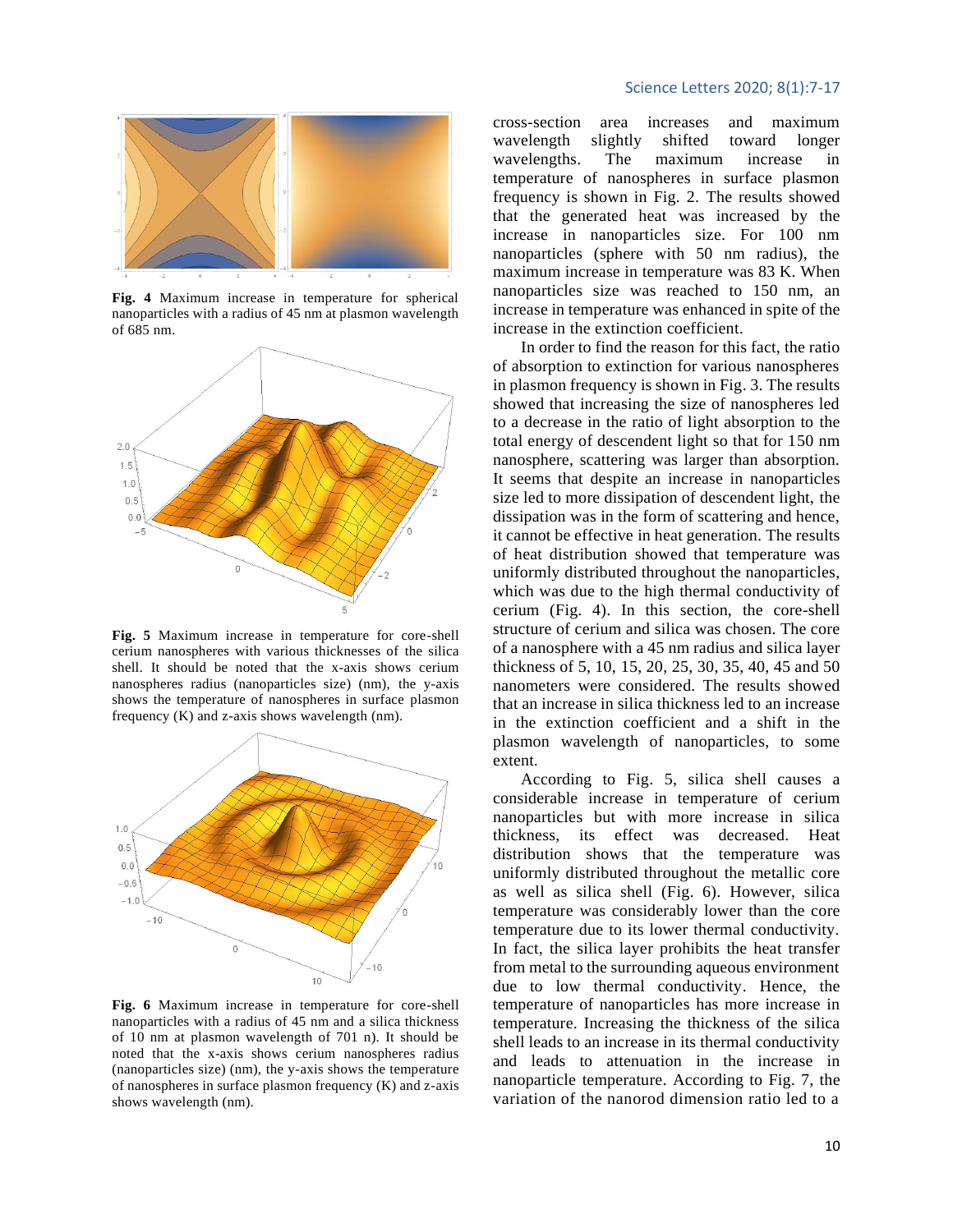Science Letters 2020; 8(1):7-17



**Fig. 7** Extinction cross-section area for cerium nanorods with an effective radius of 45 nm and various dimension ratios.



**Fig. 8** Spectral and angular distribution of dimensionless synchrotron radiation power per normalized photon energy.

a considerable shift in plasmon wavelength. This fact allows regulating the plasmon frequency to place in the near IR zone. Light absorption by body tissues was lower in this zone of the spectrum and hence, nanorods are more appropriate for optothermal human cancer cells, tissues and tumors treatment methods. Also, Fig. 8 illustrates spectral and angular distribution of dimensionless synchrotron radiation power per normalized photon energy. Variations of temperature in cerium nanorods with two effective radius and various dimension ratios are shown in Fig. 9. By increase in length (a) to radius (b) of nanorod, the temperature was increased.



**Fig. 9** Maximum increase in temperature for nanorods with an effective radius of 20 nm and 45 nm and various dimension ratios. It should be noted that the x-axis shows the cerium nanospheres radius (nanoparticles size) (nm), the y-axis shows the temperature of nanospheres in surface Plasmon frequency (K) and z-axis shows wavelength (nm).

## **Conclusions**

The calculations showed that in cerium nanoparticles, light absorption in plasmon frequency cause to increase in temperature of the surrounding environment of nanoparticles. In addition, it shows that adding a thin silica layer around the cerium nanospheres increased their temperature. Calculations of nanorods showed that due to the ability to shift surface plasmon frequency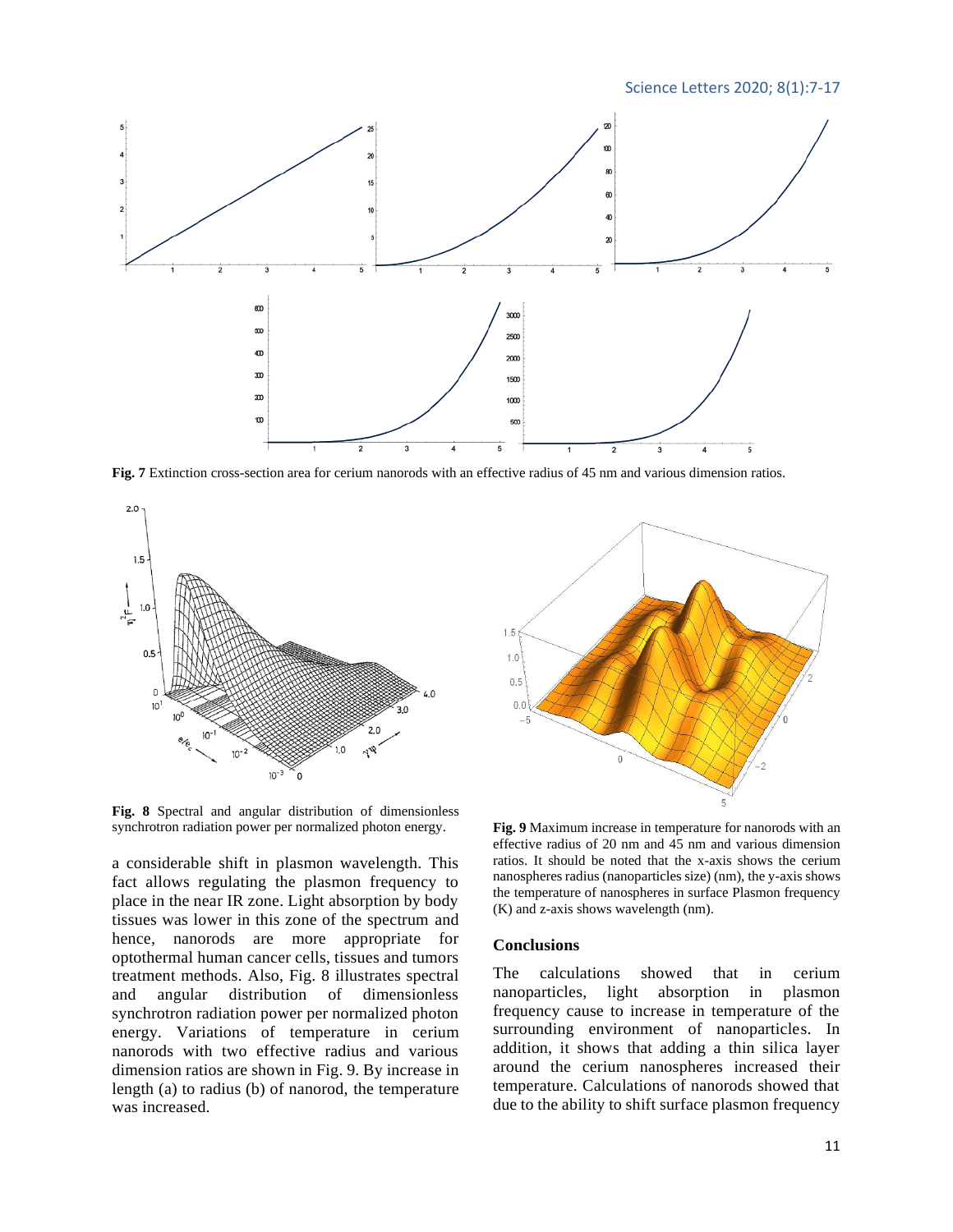toward longer wavelength as well as more increase in temperature, this nanostructure is more appropriate for medical applications such as optothermal human cancer cells, tissues and tumor treatments.

## Acknowledgments

Authors are supported by an American International Standards Institute (AISI) Future Fellowship Grant FT1201009373472. We acknowledge Ms. Isabelle Villena for instrumental support and Dr. Michael N. Cocchi for constructing graphical abstract figures. We gratefully acknowledge Prof. Dr. Christopher Brown for proof reading the manuscript. Synchrotron beam time was awarded by the National Synchrotron Light Source (NSLS–II) under the merit–based proposal scheme.

### Conflict of interest

The authors have no conflict of interest.

## **References**

- [1] Heidari A, Brown C. Study of composition and morphology of cadmium oxide (CdO) nanoparticles for eliminating cancer cells. J Nanomed Res 2015; 2(5):00042.
- [2] Heidari A, Brown C. Study of surface morphological, phytochemical and structural characteristics of rhodium (iii) oxide (Rh2O3) nanoparticles. Inter J Pharmacol Phytochem Ethnomed 2015; 1(1):15–19.
- [3] Heidari A. An experimental biospectroscopic study on seminal plasma in determination of semen quality for evaluation of male infertility. Int J Adv Technol 2016; 7:e007.
- [4] Heidari A. Extraction and preconcentration of n–tolyl– sulfonyl–phosphoramid–saeure–dichlorid as an anti– cancer drug from plants: a pharmacognosy study. J Pharmacogn Nat Prod 2016; 2:e103.
- [5] Heidari A. A thermodynamic study on hydration and dehydration of dna and rna−amphiphile complexes. J Bioeng Biomed Sci 2016; S:006.
- [6] Heidari A. Computational studies on molecular structures and carbonyl and ketene groups' effects of singlet and triplet energies of azidoketene O=C=CH– NNN and isocyanatoketene O=C=CH–N=C=O. J Appl Computat Math 2016; 5:e142.
- [7] Heidari A. Study of irradiations to enhance the induces the dissociation of hydrogen bonds between peptide chains and transition from helix structure to random coil structure using  $ATR - FTIR$ , raman and <sup>1</sup>HNMR spectroscopies. J Biomol Res Ther 2016; 5:e146.
- [8] Heidari A. Future prospects of point fluorescence spectroscopy, fluorescence imaging and fluorescence endoscopy in photodynamic therapy (PDT) for cancer cells. J Bioanal Biomed 2016; 8: e135.
- [9] Heidari A. A bio–spectroscopic study of dna density and color role as determining factor for absorbed irradiation in cancer cells. Adv Cancer Prev 2016; 1:e102.
- [10] Heidari A. Manufacturing process of solar cells using cadmium oxide (CdO) and rhodium (III) oxide  $(Rh<sub>2</sub>O<sub>3</sub>)$ nanoparticles. J Biotechnol Biomater 2016; 6:e125.
- [11] Heidari A. A novel experimental and computational approach to photobiosimulation of telomeric DNA/RNA: a biospectroscopic and photobiological study. J Res Development 2016; 4:1000144.
- [12] Heidari A. Biochemical and pharmacodynamical study of microporous molecularly imprinted polymer selective for vancomycin, teicoplanin, oritavancin, telavancin and dalbavancin binding. 2016; Biochem Physiol 5:e146.
- [13] Heidari A. Anti–cancer effect of uv irradiation at presence of cadmium oxide (CdO) nanoparticles on dna of cancer cells: a photodynamic therapy study. Arch Cancer Res 2016; 4:1.
- [14] Heidari A. Biospectroscopic study on multi–component reactions (MCRs) in two A–type and B–type conformations of nucleic acids to determine ligand binding modes, binding constant and stability of nucleic acids in cadmium oxide (CdO) nanoparticles–nucleic acids complexes as anti–cancer drugs. Arch Cancer Res 2016; 4:2.
- [15] Heidari A. Simulation of temperature distribution of DNA/RNA of human cancer cells using time–dependent bio–heat equation and nd: YAG lasers. Arch Cancer Res  $2016:4.2$
- [16] Heidari A. Quantitative structure–activity relationship (QSAR) approximation for cadmium oxide (CdO) and rhodium (III) oxide (Rh2O3) nanoparticles as anti– cancer drugs for the catalytic formation of proviral DNA from viral RNA using multiple linear and non–linear correlation approach. Ann Clin Lab Res 2016; 4:1.
- [17] Heidari A. Biomedical study of cancer cells DNA therapy using laser irradiations at presence of intelligent nanoparticles. J Biomedical Sci 2016; 5:2.
- [18] Heidari A. Measurement the amount of vitamin D2 (ergocalciferol), vitamin D3 (cholecalciferol) and absorbable calcium (Ca<sup>2+</sup>), iron (II) (Fe<sup>2+</sup>), magnesium  $(Mg^{2+})$ , phosphate (PO<sup>4-</sup>) and zinc (Zn<sup>2+</sup>) in apricot using high–performance liquid chromatography (HPLC) and spectroscopic techniques. J Biom Biostat 2016; 7:292.
- [19] Heidari A. Spectroscopy and quantum mechanics of the helium dimer (He<sup>2+</sup>), neon dimer (Ne<sup>2+</sup>), argon dimer  $(Ar^{2+})$ , krypton dimer  $(Kr^{2+})$ , xenon dimer  $(Xe^{2+})$ , radon dimer ( $\text{Rn}^{2+}$ ) and ununoctium dimer (Uuo<sup>2+</sup>) molecular cations", Chem Sci J 2016; 7:e112.
- [20] Heidari A. Human toxicity photodynamic therapy studies on DNA/RNA complexes as a promising new sensitizer for the treatment of malignant tumors using bio–spectroscopic techniques. J Drug Metab Toxicol 2016; 7:e129.
- [21] Heidari A. Novel and stable modifications of intelligent cadmium oxide (CdO) nanoparticles as anti–cancer drug in formation of nucleic acids complexes for human cancer cells' treatment. Biochem Pharmacol 2016; 5:207.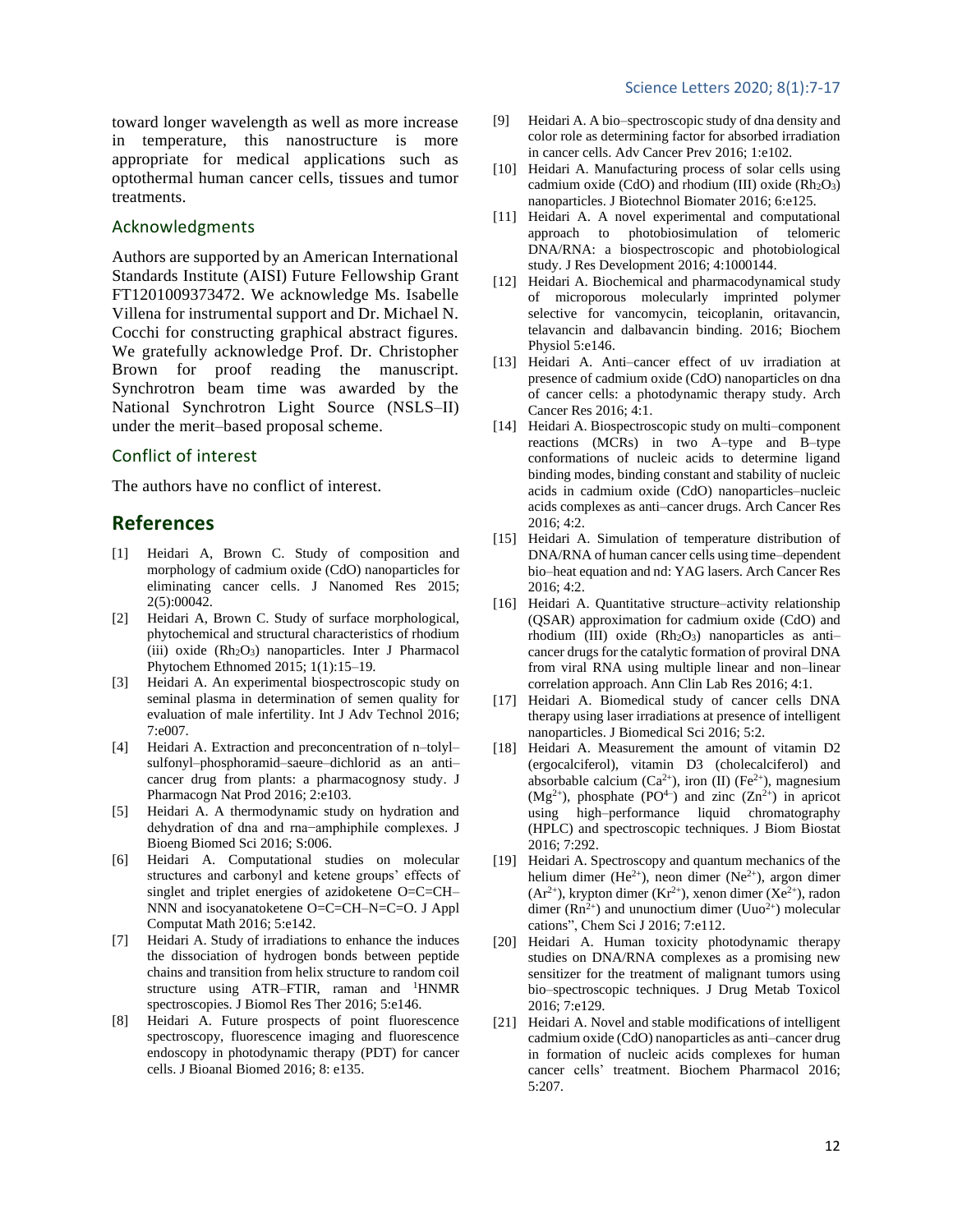- [22] Heidari A. A combined computational and QM/MM molecular dynamics study on boron nitride nanotubes (BNNTs), amorphous boron nitride nanotubes (a– BNNTs) and hexagonal boron nitride nanotubes (h– BNNTs) as hydrogen storage. Struct Chem Crystallogr Commun 2016; 2:1.
- [23] Heidari A. Pharmaceutical and analytical chemistry study of cadmium oxide (CdO) nanoparticles synthesis methods and properties as anti–cancer drug and its effect on human cancer cells. Pharm Anal Chem 2016; 2:113.
- [24] Heidari A. A chemotherapeutic and biospectroscopic investigation of the interaction of double–standard DNA/RNA–binding molecules with cadmium oxide  $(CdO)$  and rhodium (III) oxide  $(Rh<sub>2</sub>O<sub>3</sub>)$  nanoparticles as anti–cancer drugs for cancer cells treatment. Chemo Open Access 2016; 5:e129.
- [25] Heidari A. Pharmacokinetics and experimental therapeutic study of dna and other biomolecules using lasers: advantages and applications. J Pharmacokinet Exp Ther 2016; 1:e005.
- [26] Heidari A. Determination of ratio and stability constant of DNA/RNA in human cancer cells and cadmium oxide (CdO) nanoparticles complexes using analytical electrochemical and spectroscopic techniques. Insights Anal Electrochem 2016; 2:1.
- [27] Heidari A. Discriminate between antibacterial and non– antibacterial drugs artificial neutral networks of a multilayer perceptron (MLP) type using a set of topological descriptors. J Heavy Met Toxicity Dis 2016; 1:2.
- [28] Heidari A. Combined theoretical and computational study of the belousov–zhabotinsky chaotic reaction and curtius rearrangement for synthesis of mechlorethamine, cisplatin, streptozotocin, cyclophosphamide, melphalan, busulphan and BCNU as anti–cancer drugs. Insights Med Phys. 2016; 1:2.
- [29] Heidari A. A translational biomedical approach to structural arrangement of amino acids' complexes: a combined theoretical and computational study. Transl Biomed. 2016; 7:2.
- [30] Heidari A. Ab initio and density functional theory (DFT) studies of dynamic NMR shielding tensors and vibrational frequencies of DNA/RNA and cadmium oxide (CdO) nanoparticles complexes in human cancer cells. J Nanomedine Biotherapeutic Discov 2016; 6:e144.
- [31] Heidari A. Molecular dynamics and Monte–Carlo simulations for replacement sugars in insulin resistance, obesity, LDL cholesterol, triglycerides, metabolic syndrome, type 2 diabetes and cardiovascular disease: A glycobiological study. J Glycobiol 2016; 5:e111.
- [32] Heidari A. Synthesis and study of 5– [(phenylsulfonyl)amino]–1,3,4–thiadiazole–2– sulfonamide as potential anti–pertussis drug using chromatography and spectroscopy techniques. Transl Med (Sunnyvale) 2016; 6:e138.
- [33] Heidari A. Nitrogen, oxygen, phosphorus and sulphur heterocyclic anti–cancer nano drugs separation in the supercritical fluid of ozone  $(O_3)$  using soave–redlich– kwong (SRK) and pang–robinson (PR) equations. Electronic J Biol 2016; 12:4.
- [34] Heidari A. An analytical and computational infrared spectroscopic review of vibrational modes in nucleic acids. Austin J Anal Pharm Chem 2016; 3(1):1058.
- [35] Heidari A. Brown C. Phase, composition and morphology study and analysis of Os–Pd/HfC nanocomposites. Nano Res Appl 2016; 2(1):14.
- [36] Heidari A, Brown C. Vibrational spectroscopic study of intensities and shifts of symmetric vibration modes of ozone diluted by cumene. Int J Adv Chem 2016; 4(1):5– 9.
- [37] Heidari A. Study of the role of anti–cancer molecules with different sizes for decreasing corresponding bulk tumor multiple organs or tissues. Arch Can Res 2016; 4(2):83.
- [38] Heidari A. Genomics and proteomics studies of zolpidem, necopidem, alpidem, saripidem, miroprofen, zolimidine, olprinone and abafungin as anti–tumor, peptide antibiotics, antiviral and central nervous system (CNS) drugs. J Data Mining GenomProteom 2016; 7:e125.
- [39] Heidari A. Pharmacogenomics and pharmacoproteomics studies of phosphodiesterase–5 (PDE5) inhibitors and paclitaxel albumin–stabilized nanoparticles as sandwiched anti–cancer nano drugs between two DNA/RNA molecules of human cancer cells. J Pharmacogen Pharmacoprot 2016; 7:e153.
- [40] Heidari A. Biotranslational medical and biospectroscopic studies of cadmium oxide (CdO) nanoparticles–DNA/RNA straight and cycle chain complexes as potent anti–viral, anti–tumor and anti– microbial drugs: a clinical approach. Transl Biomed 2016; 4(2):76.
- [41] Heidari A. A comparative study on simultaneous determination and separation of adsorbed cadmium oxide (CdO) nanoparticles on DNA/RNA of human cancer cells using biospectroscopic techniques and dielectrophoresis (DEP) method. Arch Can Res 2016; 4(2):86.
- [42] Heidari A. [Cheminformatics](http://cheminformatics.conferenceseries.com/) and [system chemistry](http://cheminformatics.conferenceseries.com/) of cisplatin, carboplatin, nedaplatin, oxaliplatin, heptaplatin and lobaplatin as anti–cancer nano drugs: a combined computational and experimental study. J Inform Data Min 2016; 1(3):15.
- [43] Heidari A. Linear and non–linear quantitative structure– anti–cancer–activity relationship (QSACAR) study of hydrous ruthenium (IV) oxide (RuO<sub>2</sub>) nanoparticles as non–nucleoside reverse transcriptase inhibitors (NNRTIs) and anti–cancer nano drugs. J Integr 2016; Oncol 5:e110.
- [44] Heidari A. Synthesis, characterization and biospectroscopic studies of cadmium oxide (CdO) nanoparticles–nucleic acids complexes absence of soluble polymer as a protective agent using nucleic acids condensation and solution reduction method. J Nanosci Curr Res 2016; 1:e101.
- [45] Heidari A. Coplanarity and collinearity of 4'–dinonyl– 2,2'–bithiazole in one domain of bleomycin and pingyangmycin to be responsible for binding of cadmium oxide (CdO) nanoparticles to DNA/RNA bidentate ligands as anti–tumor nano drug. Int J Drug Dev Res 2016; 8:7–8.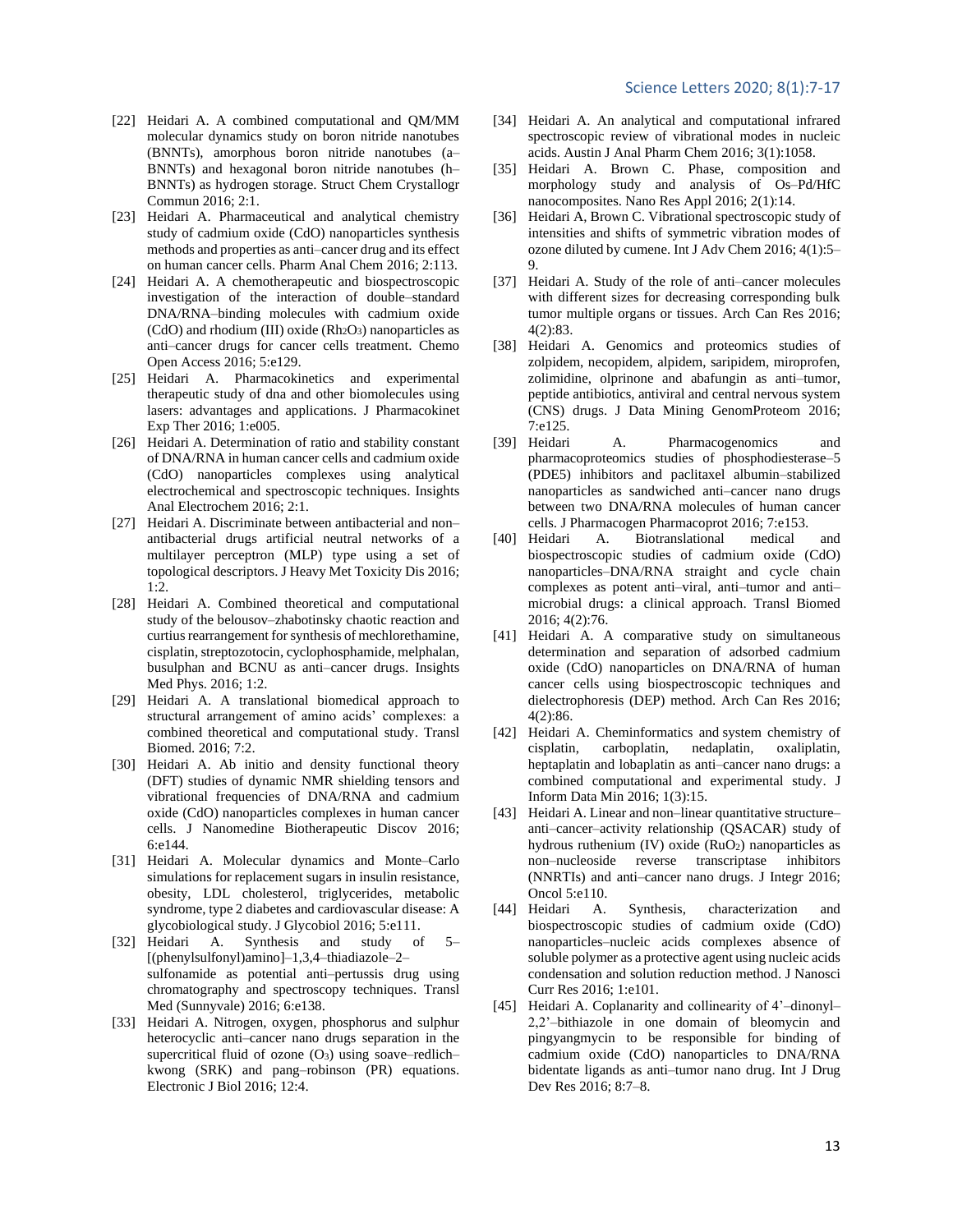- [46] Heidari A. A pharmacovigilance study on linear and non–linear quantitative structure (chromatographic) retention relationships (QSRR) models for the prediction of retention time of anti–cancer nano drugs under synchrotron radiations. J Pharmacovigil 2016; 4:e161.
- [47] Heidari A. Nanotechnology in preparation of semipermeable polymers. J Adv Chem Eng 2016; 6:157.
- [48] Heidari A. A gastrointestinal study on linear and non– linear quantitative structure (chromatographic) retention relationships (QSRR) models for analysis 5– aminosalicylates nano particles as digestive system nano drugs under synchrotron radiations. J Gastrointest Dig Syst 2016; 6:e119.
- [49] Heidari A. DNA/RNA fragmentation and cytolysis in human cancer cells treated with diphthamide nano particles derivatives. Biomedical Data Mining 2016; 5:e102.
- [50] Heidari A. A successful strategy for the prediction of solubility in the construction of quantitative structure– activity relationship (QSAR) and quantitative structure– property relationship (QSPR) under synchrotron radiations using genetic function approximation (GFA) algorithm. J Mol Biol Biotechnol 2016; 1:1.
- [51] Heidari A. Computational study on molecular structures of C<sub>20</sub>, C<sub>60</sub>, C<sub>240</sub>, C<sub>540</sub>, C<sub>960</sub>, C<sub>2160</sub> and C<sub>3840</sub> fullerene nano molecules under synchrotron radiations using fuzzy logic. J Material Sci Eng 2016; 5:282.
- [52] Heidari A. Graph theoretical analysis of zigzag polyhexamethylene biguanide, polyhexamethylene adipamide, polyhexamethylene biguanide gauze and polyhexamethylene biguanide hydrochloride (PHMB) boron nitride nanotubes (BNNTs), amorphous boron nitride nanotubes (a–BNNTs) and hexagonal boron nitride nanotubes (h–BNNTs). J Appl Computat Math 2016; 5:e143.
- [53] Heidari A. The impact of high resolution imaging on diagnosis. Int J Clin Med Imaging 2016; 3:1000e101.
- [54] Heidari A. A comparative study of conformational behavior of isotretinoin (13–Cis retinoic acid) and tretinoin (all–trans retinoic acid (ATRA)) nano particles as anti–cancer nano drugs under synchrotron radiations using hartree–fock (HF) and density functional theory (DFT) methods. Insights in Biomed 2016; 1:2.
- [55] Heidari A. Advances in logic, operations and computational mathematics. J Appl Computat Math 2016; 5:5.
- [56] Heidari A. Mathematical equations in predicting physical behavior. J Appl Computat Math 2016; 5:5.
- [57] Heidari A. Chemotherapy a last resort for cancer treatment. Chemo Open Access 2016; 5:4.
- [58] Heidari A. Separation and pre–concentration of metal cations–DNA/RNA chelates using molecular beam mass spectrometry with tunable vacuum ultraviolet (VUV) synchrotron radiation and various analytical methods. Mass Spectrom Purif Tech 2016; 2:e101.
- [59] Heidari A. Yoctosecond quantitative structure–activity relationship (QSAR) and quantitative structure– property relationship (QSPR) under synchrotron radiations studies for prediction of solubility of anti– cancer nano drugs in aqueous solutions using genetic

function approximation (GFA) algorithm. Insight Pharm Res 2016; 1:1.

- [60] Heidari A. Cancer risk prediction and assessment in human cells under synchrotron radiations using quantitative structure activity relationship (QSAR) and quantitative structure properties relationship (QSPR) studies. Int J Clin Med Imaging 2016; 3:516.
- [61] Heidari A. A novel approach to biology. Electronic J Biol 2016; 12:4.
- [62] Heidari A. Innovative biomedical equipment's for diagnosis and treatment. J Bioengineer Biomedical Sci 2016; 6:2.
- [63] Heidari A. Integrating precision cancer medicine into healthcare, medicare reimbursement changes and the practice of oncology: trends in oncology medicine and practices. J Oncol Med Pract 2016; 1:2.
- [64] Heidari A. Promoting convergence in biomedical and biomaterials sciences and silk proteins for biomedical and biomaterials applications: an introduction to materials in medicine and bioengineering perspectives. J Bioengineer Biomedical Sci 2016; 6:3.
- [65] Heidari A. X–Ray fluorescence and x–ray diffraction analysis on discrete element modeling of nano powder metallurgy processes in optimal container design. J Powder Metall Min 2017; 6:1.
- [66] Heidari A. Biomolecular spectroscopy and dynamics of nano–sized molecules and clusters as cross–linking– induced anti–cancer and immune–oncology nano drugs delivery in DNA/RNA of human cancer cells' membranes under synchrotron radiations: a payload– based perspective. Arch Chem Res 2017; 1:2.
- [67] Heidari A. Deficiencies in Repair of Double–Standard DNA/RNA–Binding Molecules Identified in Many Types of Solid and Liquid Tumors Oncology in Human Body for Advancing Cancer Immunotherapy Using Computer Simulations and Data Analysis: Number of Mutations in a Synchronous Tumor Varies by Age and Type of Synchronous Cancer. J Appl Bioinforma Comput Biol 2017; 6:1.
- [68] Heidari A. Electronic coupling among the five nanomolecules shuts down quantum tunneling in the presence and absence of an applied magnetic field for indication of the dimer or other provide different influences on the magnetic behavior of single molecular magnets (SMMs) as qubits for quantum computing. Glob J Res Rev 2017; 4:2.
- [69] Heidari A. [Polymorphism in nano–sized graphene](https://www.google.com/url?sa=t&rct=j&q=&esrc=s&source=web&cd=25&cad=rja&uact=8&ved=0ahUKEwjQ85Ock4jUAhXH3iwKHdiEDTU4FBAWCDwwBA&url=https%3A%2F%2Ffigshare.com%2Farticles%2FThiol_Ligand_Induced_Transformation_of_Au_sub_38_sub_SC_sub_2_sub_H_sub_4_sub_Ph_sub_24_sub_to_Au_sub_36_sub_SPh_i_t_i_Bu_sub_24_sub_%2F2393989&usg=AFQjCNGoUMzCvwEcELAZ_eEPIXKutj5tBg&sig2=TZgqWuUuNG1yFoRy3-0gVg)  [ligand–induced transformation](https://www.google.com/url?sa=t&rct=j&q=&esrc=s&source=web&cd=25&cad=rja&uact=8&ved=0ahUKEwjQ85Ock4jUAhXH3iwKHdiEDTU4FBAWCDwwBA&url=https%3A%2F%2Ffigshare.com%2Farticles%2FThiol_Ligand_Induced_Transformation_of_Au_sub_38_sub_SC_sub_2_sub_H_sub_4_sub_Ph_sub_24_sub_to_Au_sub_36_sub_SPh_i_t_i_Bu_sub_24_sub_%2F2393989&usg=AFQjCNGoUMzCvwEcELAZ_eEPIXKutj5tBg&sig2=TZgqWuUuNG1yFoRy3-0gVg) of Au38–  $xAg_x/xCu_x(SPh-tBu)_{24}$  to  $Au_{36}-xAg_x/xCu_x(SPh-tBu)_{24}$  $tBu)_{24}$  (x = 1–12) Nanomolecules for synthesis of Au<sub>144</sub>-xAg<sub>x</sub>/xCu<sub>x</sub>[(SR)<sub>60</sub>, (SC<sub>4</sub>)<sub>60</sub>, (SC<sub>6</sub>)<sub>60</sub>, (SC<sub>12</sub>)<sub>60</sub>, (PET)60, (p–MBA)60, (F)60, (Cl)60, (Br)60, (I)60, (At)60,  $(Uus)_{60}$  and  $(SC_6H_{13})_{60}$ ] nano clusters as anti-cancer nano drugs. J Nanomater Mol Nanotechnol 2017; 6:3.
- [70] Heidari A. Biomedical resource oncology and data mining to enable resource discovery in medical, medicinal, clinical, pharmaceutical, chemical and translational research and their applications in cancer research. Int J Biomed Data Min 2017; 6:e103.
- [71] Heidari A. Study of synthesis, pharmacokinetics, pharmacodynamics, dosing, stability, safety and efficacy of olympiadane nanomolecules as agent for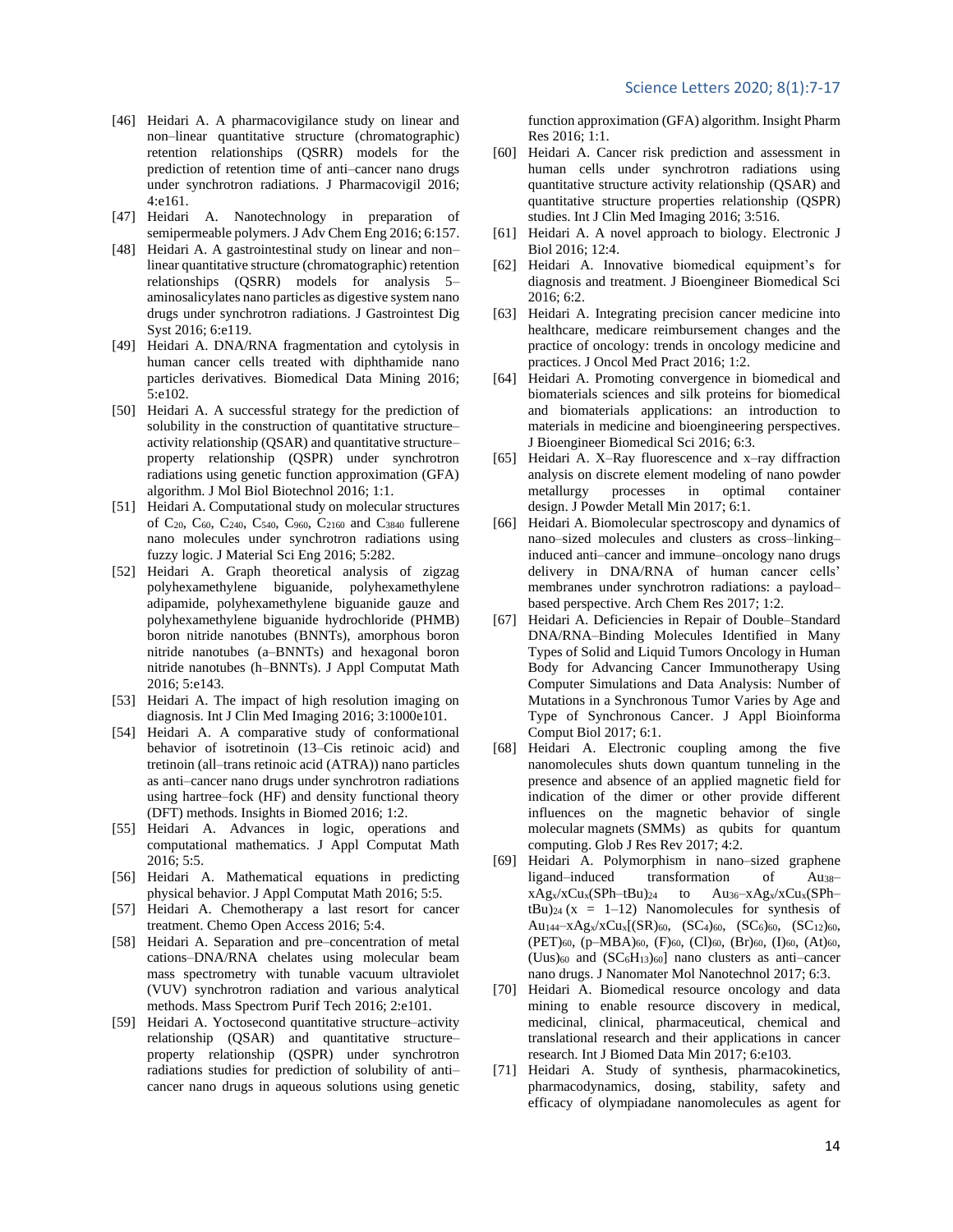cancer enzymotherapy, immunotherapy, chemotherapy, adiotherapy, hormone therapy and targeted therapy under synchrotorn radiation. J Dev Drugs 2017; 6:e154.

- [72] Heidari A. A novel approach to future horizon of top seven biomedical research topics to watch in 2017: alzheimer's, ebola, hypersomnia, human immunodeficiency virus (HIV), tuberculosis (TB), microbiome/antibiotic resistance and endovascular stroke. J Bioengineer Biomedical Sci 2017; 7:e127.
- [73] Heidari A. Opinion on computational fluid dynamics (CFD) technique. Fluid Mech Open Acc 2017; 4:157.
- [74] Heidari A. Concurrent diagnosis of oncology influence outcomes in emergency general surgery for colorectal cancer and multiple sclerosis (MS) treatment using magnetic resonance imaging (MRI) and Au329(SR)84, Au329–xAgx(SR)84, Au144(SR)60, Au68(SR)36, Au30(SR)18, Au<sub>102</sub>(SPh)<sub>44</sub>, Au<sub>38</sub>(SPh)<sub>24</sub>, Au<sub>38</sub>(SC<sub>2</sub>H<sub>4</sub>Ph)<sub>24</sub>,  $Au_{21}S(SAdm)_{15}$ ,  $Au_{36}(pMBA)_{24}$  and Au25(pMBA)<sup>18</sup> nano clusters. J Surgery Emerg Med 2017; 1:21.
- [75] Heidari A. [developmental cell biology](http://www.nature.com/nrm/series/devcellbiol/index.html) in adult stem [cells](http://www.nature.com/nrm/series/adultstemcells/index.html) [death and autophagy](http://www.nature.com/nrm/series/celldeathandautophagy) to trigger a preventiv[e allergic](https://en.wikipedia.org/wiki/Allergic_reaction)  [reaction](https://en.wikipedia.org/wiki/Allergic_reaction) to common airborne allergens under synchrotron radiation using nanotechnology for<br>therapeutic goals in particular allergy shots therapeutic goals in particular (immunotherapy). Cell Biol 2017; 6:1.
- [76] Heidari A. Changing metal powder characteristics for elimination of the heavy metals toxicity and diseases in disruption of extracellular matrix (ECM) proteins adjustment in cancer metastases induced by osteosarcoma, chondrosarcoma, carcinoid, carcinoma, ewing's sarcoma, fibrosarcoma and secondary hematopoietic solid or soft tissue tumors. J Powder Metall Min 2017; 6:170.
- [77] Heidari A. Nanomedicine–based combination anti– cancer therapy between nucleic acids and anti–cancer nano drugs in covalent nano drugs delivery systems for selective imaging and treatment of human brain tumors using hyaluronic acid, alguronic acid and sodium hyaluronate as anti–cancer nano drugs and nucleic acids delivery under synchrotron radiation. Am J Drug Deliv 2017; 5:2.
- [78] Heidari A. Clinical trials of dendritic cell therapies for cancer [exposing vulnerabilities in human cancer cells'](http://www.nyas.org/Events/Detail.aspx?cid=48653b97-3418-4dc6-9f1f-32befeca4c5f)  [metabolism and metabolomics: new discoveries,](http://www.nyas.org/Events/Detail.aspx?cid=48653b97-3418-4dc6-9f1f-32befeca4c5f) unique features inform new therapeutic opportunities, biotech's bumpy road to the market and elucidating the biochemical programs that support cancer initiation and progression. J Biol Med Science 2017; 1:e103.
- [79] Heidari A. The design graphene–based nanosheets as a new nanomaterial in anti–cancer therapy and delivery of chemotherapeutics and biological nano drugs for liposomal anti–cancer nano drugs and gene delivery. Br Biomed Bull 2017; 5:305.
- [80] Heidari A. Integrative approach to biological networks for emerging roles of proteomics, genomics and transcriptomics in the discovery and validation of human colorectal cancer biomarkers from DNA/RNA sequencing data under synchrotron radiation. Transcriptomics 2017; 5:e117.
- [81] Heidari A. Elimination of the heavy metals toxicity and diseases in disruption of extracellular matrix (ECM)

proteins and cell adhesion intelligent nanomolecules adjustment in cancer metastases using metalloenzymes and under synchrotron radiation. Lett Health Biol Sci 2017; 2 (2):1–4.

- [82] Heidari A. Treatment of breast cancer brain metastases through a targeted nanomolecule drug delivery system based on dopamine functionalized multi–wall carbon nanotubes (MWCNTs) coated with nano graphene oxide (GO) and protonated polyaniline (pani) in situ during the polymerization of aniline autogenic nanoparticles for the delivery of anti–cancer nano drugs under synchrotron radiation. Br J Res 2017; 4(3):16.
- [83] Heidari A. Sedative, analgesic and ultrasound–mediated gastrointestinal nano drugs delivery for gastrointestinal endoscopic procedure, nano drug–induced gastrointestinal disorders and nano drug treatment of gastric acidity. Res Rep Gastroenterol 2017; 1:1.
- [84] Heidari A. Synthesis, [pharmacokinetics,](https://en.wikipedia.org/wiki/Pharmacokinetics) [pharmacodynamics,](https://en.wikipedia.org/wiki/Pharmacodynamics) [dosing,](https://en.wikipedia.org/wiki/Dosing) stability, safety and efficacy of orphan nano drugs to treat [high](https://en.wikipedia.org/wiki/Hypercholesterolemia)  [cholesterol](https://en.wikipedia.org/wiki/Hypercholesterolemia) and related conditions and to prevent [cardiovascular disease](https://en.wikipedia.org/wiki/Cardiovascular_disease) under synchrotron radiation. J Pharm Sci Emerg Drugs 2017; 5:1.
- [85] Heidari A. Non–linear compact proton synchrotrons to improve human cancer cells and tissues treatments and diagnostics through [particle therapy accelerators](https://www.google.com/url?sa=t&rct=j&q=&esrc=s&source=web&cd=36&cad=rja&uact=8&ved=0ahUKEwic3_7Xm4TVAhWFuxQKHdtxAcs4HhAWCDYwBQ&url=http%3A%2F%2Fwww.danfysik.com%2Fen%2Fsolutions%2Fparticle-therapy-accelerators%2F&usg=AFQjCNFfa8eHY66sCobwNMGssdKxMjdzdg) with monochromatic microbeams. J Cell Biol Mol Sci 2017;  $2(1):1-5.$
- [86] Heidari A. Design of targeted metal chelation therapeutics nanocapsules as colloidal carriers and blood–brain barrier (BBB) translocation to targeted deliver anti–cancer nano drugs into the human brain to treat alzheimer's disease under synchrotron radiation. J Nanotechnol Material Sci 2017; 4(2):1–5.
- [87] Gobato R, Heidari A. Calculations using quantum chemistry for inorganic molecule simulation BeLi2SeSi. Sci J Analy Chem 2017; 5(6):76–85.
- [88] Heidari A. Different high–resolution simulations of medical, medicinal, clinical, pharmaceutical and therapeutics oncology of human lung cancer translational anti–cancer nano drugs delivery treatment process under synchrotron and X–ray radiations. J Med Oncol 2017; 1:1.
- [89] Heidari A. A modern ethnomedicinal technique for transformation, prevention and treatment of human malignant gliomas tumors into human benign gliomas tumors under synchrotron radiation. Am J Ethnomed 2017; 4(1):10.
- [90] Heidari A. Active targeted nanoparticles for anti–cancer nano drugs delivery across the blood–brain barrier for human brain cancer treatment, multiple sclerosis (MS) and Alzheimer's diseases using chemical modifications of anti–cancer nano drugs or drug–nanoparticles through zika virus (ZIKV) nanocarriers under synchrotron radiation. J Med Chem Toxicol 2017;  $2(3):1-5$ .
- [91] Heidari A. Investigation of medical, medicinal, clinical and pharmaceutical applications of estradiol, mestranol (norlutin), norethindrone (NET), norethisterone acetate (NETA), norethisterone enanthate (NETE) and testosterone nanoparticles as biological imaging, cell labeling, anti–microbial agents and anti–cancer nano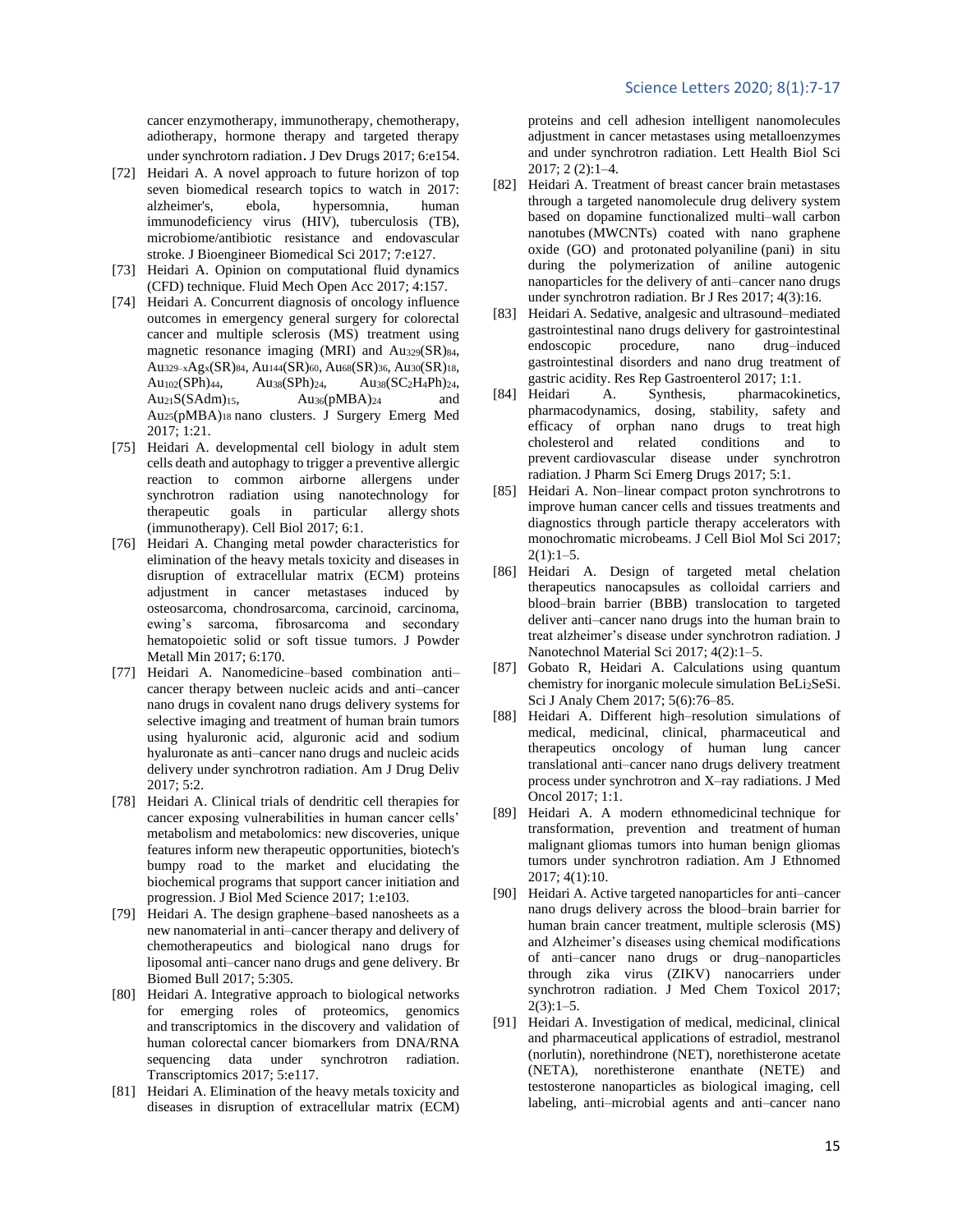drugs in nanomedicines based drug delivery systems for anti–cancer targeting and treatment. Parana J Sci Edu 2017; 3(4):10–19.

- [92] Heidari A. A comparative computational and experimental study on different vibrational biospectroscopy methods, techniques and applications for human cancer cells in tumor tissues simulation, modeling, research, diagnosis and treatment. Open J Anal Bioanal Chem 2017; 1(1):14–20.
- [93] Heidari A. Combination of DNA/RNA ligands and linear/non–linear visible–synchrotron radiation–driven n–doped ordered mesoporous cadmium oxide (CdO) nanoparticles photocatalysts channels resulted in an interesting synergistic effect enhancing catalytic anti– cancer activity. Enz Eng 2017; 6:1.
- [94] Heidari A. Modern approaches in designing ferritin, ferritin light chain, transferrin, beta–2 transferrin and bacterioferritin–based anti–cancer nano drugs encapsulating nanosphere as DNA–binding proteins from starved cells (DPS). Mod Appro Drug Des 2017; 1:1.
- [95] Heidari A. Potency of human interferon β–1a and human interferon β–1b in enzymotherapy, immunotherapy, chemotherapy, radiotherapy, hormone therapy and targeted therapy of encephalomyelitis disseminate/multiple sclerosis (ms) and hepatitis A, B, C, D, E, F and G virus enter and targets liver cells. J Proteomics Enzymol 2017; 6:1.
- [96] Heidari A. Transport therapeutic active targeting of human brain tumors enable anti–cancer nanodrugs delivery across the blood–brain barrier (BBB) to treat brain diseases using nanoparticles and nanocarriers under synchrotron radiation. J Pharm Pharmaceutics 2017; 4(2):1–5.
- [97] Heidari A. Brown C. Combinatorial therapeutic approaches to DNA/RNA and benzylpenicillin (penicillin G), fluoxetine hydrochloride<br>(prozac and sarafem), propofol (Diprivan), (prozac and sarafem), propofol (Diprivan), acetylsalicylic aacid (ASA) (aspirin), naproxen Sodium (aleve and naprosyn) and dextromethamphetamine nanocapsules with surface conjugated DNA/RNA to targeted nano drugs for enhanced anti–cancer efficacy and targeted cancer therapy using nano drugs delivery systems", Ann Adv Chem. 2017; 1(2):61–69.
- [98] Heidari A. High–resolution simulations of human brain cancer translational nano drugs delivery treatment process under synchrotron radiation. J Transl Res 2017;  $1(1):1-3.$
- [99] Heidari A. Investigation of anti–cancer nano drugs' effects' trend on human pancreas cancer cells and tissues prevention, diagnosis and treatment process under synchrotron and X–ray radiations with the passage of time using Mathematica. Current Trends Anal Bioanal Chem 2017; 1(1):36–41.
- [100] Heidari A. Pros and cons controversy on molecular imaging and dynamics of double–standard DNA/RNA of human preserving stem cells–binding nano molecules with androgens/anabolic steroids (aas) or testosterone derivatives through tracking of helium–4 nucleus (alpha particle) using synchrotron radiation. Arch Biotechnol Biomed 2017; 1(1):67–100.
- [101] Heidari A. Visualizing metabolic changes in probing human cancer cells and tissues metabolism using vivo <sup>1</sup>H or proton NMR, <sup>13</sup>C NMR, <sup>15</sup>N NMR and <sup>31</sup>P NMR spectroscopy and self–organizing maps under synchrotron radiation. SOJ Mater Sci Eng 2017; 5(2):1– 6.
- [102] Heidari A. Cavity ring–down spectroscopy (CRDS), circular dichroism spectroscopy, cold vapour atomic fluorescence spectroscopy and correlation spectroscopy comparative study on malignant and benign human cancer cells and tissues with the passage of time under synchrotron radiation. Enliven: Challenges Cancer Detect Ther 2017; 4(2):e001.
- [103] Heidari A. Laser spectroscopy, laser–induced breakdown spectroscopy and laser–induced plasma spectroscopy comparative study on malignant and benign human cancer cells and tissues with the passage of time under synchrotron radiation. Int J Hepatol Gastroenterol 2017; 3(4):79–84.
- [104] Heidari A. Time–resolved spectroscopy and time– stretch spectroscopy comparative study on malignant and benign human cancer cells and tissues with the passage of time under synchrotron radiation. Enliven: Pharmacovig Drug Safe 2017; 4(2):e001.
- [105] Heidari A. Overview of the role of vitamins in reducing negative effect of decapeptyl (triptorelin acetate or pamoate salts) on prostate cancer cells and tissues in prostate cancer treatment process through transformation of malignant prostate tumors into benign prostate tumors under synchrotron radiation. Open J Anal Bioanal Chem 2017; 1(1):21–26.
- [106] Heidari A. Electron phenomenological spectroscopy, electron paramagnetic resonance (EPR) spectroscopy and electron spin resonance (ESR) spectroscopy comparative study on malignant and benign human cancer cells and tissues with the passage of time under synchrotron radiation. Austin J Anal Pharm Chem 2017; 4(3):1091.
- [107] Heidari A. Therapeutic nanomedicine different high– resolution experimental images and computational simulations for human brain cancer cells and tissues using nanocarriers deliver DNA/RNA to brain tumors under synchrotron radiation with the passage of time using mathematica and MATLAB. Madridge J Nano Tech Sci 2017; 2(2):77–83.
- [108] Kashi ASY, Khaledi S, Houshyari M. CT simulation to evaluate of pelvic lymph node coverage in conventional radiotherapy fields based on bone and vessels landmarks in prostate cancer patients. Iran J Cancer Prev 2016; 9(3):e6233.
- [109] Kashi ASY, Razzaghdoust A, Rakhsha A. A comparative study of treatment toxicities between FOLFOX 4 and modified FOLFOX 6 in Iranian colorectal cancer patients. Iran J Cancer Prev 2017; 10(1):e9429.
- [110] Kashi ASY, YazdanfarS, Akbari ME, Rakhsha A. Triple negative breast cancer in iranian women: clinical profile and survival study. Int J Cancer Manag 2017; 10(8):e10471.
- [111] Kashi ASY, Montazeri R, Rakhsha A. clinical outcome and prognostic factors in iranian breast cancer patients